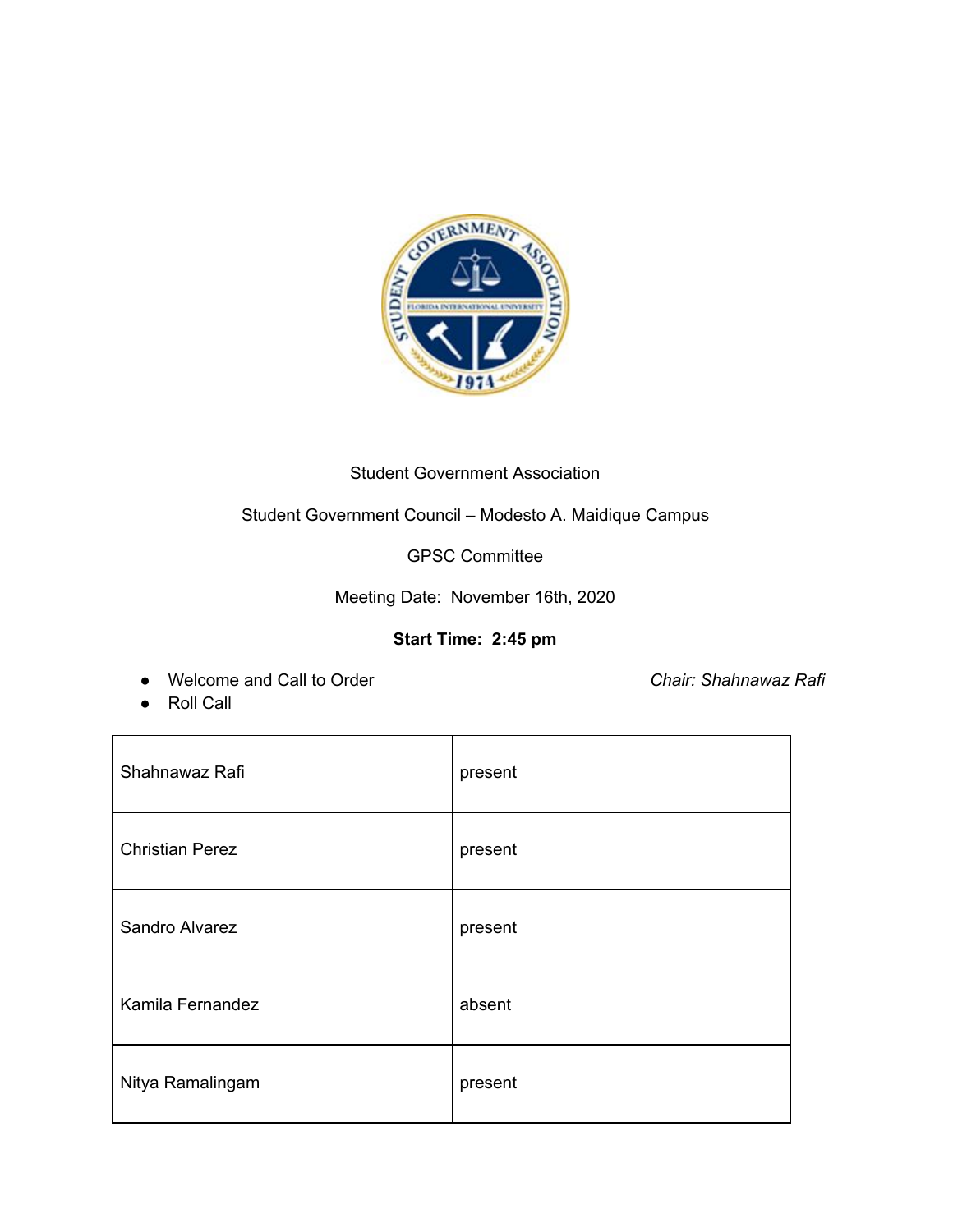#### **● Open Forum**

David speaks regarding his discussion for the graduate student community

### **● Old Business**

#### **● New Business**

- 1. Presentation from David R.
	- David speaks regarding his discussion for the graduate student community
	- Discusses the loss of someone close to him during the coronavirus pandemic
	- Loss of the student was hard for students involved in two organizations where the person was a leader in the eboard
	- Requests a possible spot on campus where students who've lost a close friend where there can be a reflection space for students who have lost
	- A meditative space for students to reflect on others who have lost their lives during their time at FIU
	- David believes the meditation place will be a spot that can be open to all students regardless of background or religion
	- Rafi discusses the common place for the PC building and the Ryder building in regards to events where they mourned others in the past
	- In the GAB meeting the issue will be raised to associate Dean Kos to help progress the issue to others on campus
	- The space that has been agreed upon will be near the Miami fairground.
	- The golden apiary will be a place where an outdoor fixture will be a place where people can go to meditate and where bees will be a spiritual representation for people.
	- The organic garden and nature preserve area will be another place where people can depend on a good space for meditation
	- There is a need for a place like this argues David so that people will be recognized
	- This will be a place where people can feel comfortable regarding the grieving experience
	- Rafi argues that this can be an entire collaborative process where GPSC and GAB can both pitch in on a proposal to push this meditation place.
	- This can be a potential resolution that can be moved through the SGA to pass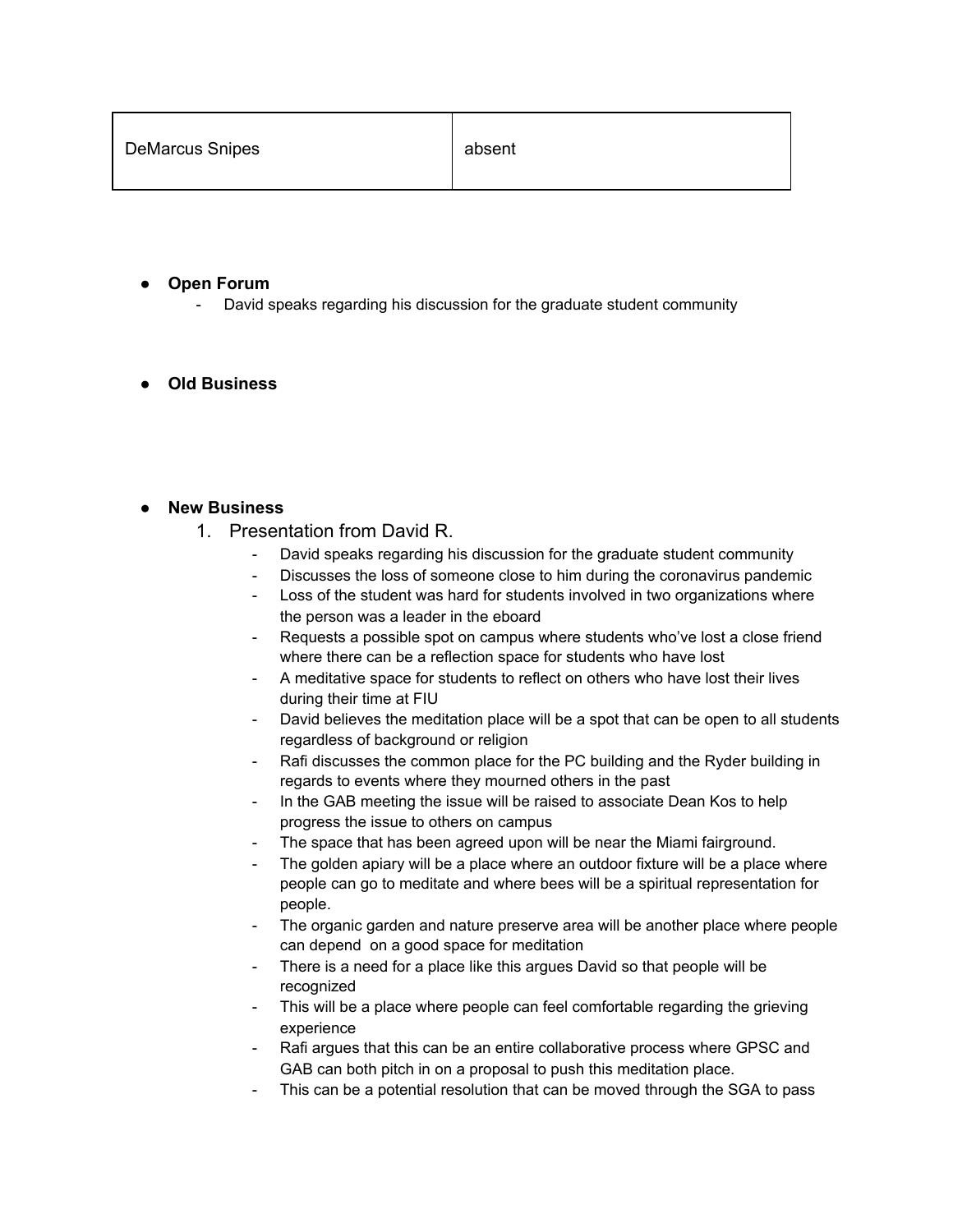- David discusses that the meditation place should be focused on a place where colleagues who were a distinct part of the university can be recognized
- The staff and student members should have a place to reflect regarding these issues
- Sherri from GAB is behind this proposal, and she is president for panthers of recovery
- She discusses the deaths that are related to substance use disorder in the student body and many of these members are not remembered
- A big need for a physical healing space for many students on the campus
- This can go hand in hand with members of the beekeeping society
- Sandro discusses that it's a really good idea and he would really support it but we do need a certain proposal
- There is definitely no space at the moment and students need that required space at FIU argues David
- David discusses that he has tried to keep up with the meditation garden and it was a permanent fixture at Miami Dade College
- The place can be a fixture and a great place to remember others who have passed desperately needed at FIU
- Teresa discusses the statue outside the Veteran center on FIU that may serve as a potential veteran space
- David discusses he wants this space to be an inclusive space and a great space for others
- The idea will require plenty of advocating and there is no problem with attempting to advance the idea.
- Concrete plans for the proposal would be required discusses Rafi
- David discusses that he did something very similar for the apiary and that he will organize the master plan where he can share with others
- He will attempt to reach out to his contacts to see what support he can gather according to polls.
- Rafi discusses the idea of SGA and GAB setting up a meeting with the SGA president to discuss the idea.
- Rafi states that from his experience back in his home country they advocated through several means to have a space erected on his campus.
- Rafi discusses a more concrete collaboration between GAB and GPSC
- There will be five possible senate meetings in the future
- Rafi discusses the possibility of organizing a powerpoint where this project can be presented to the SGA
- David states that he will put together a powerpoint to present in front of the SGA to gain support for his process
- 2. GSAW Preparation
	- Rafi asks sherri to come and brand GPSC in a different way in the past.
	- The ballrooms are already reserved and Rafi will ask the dean for a specific format for this year.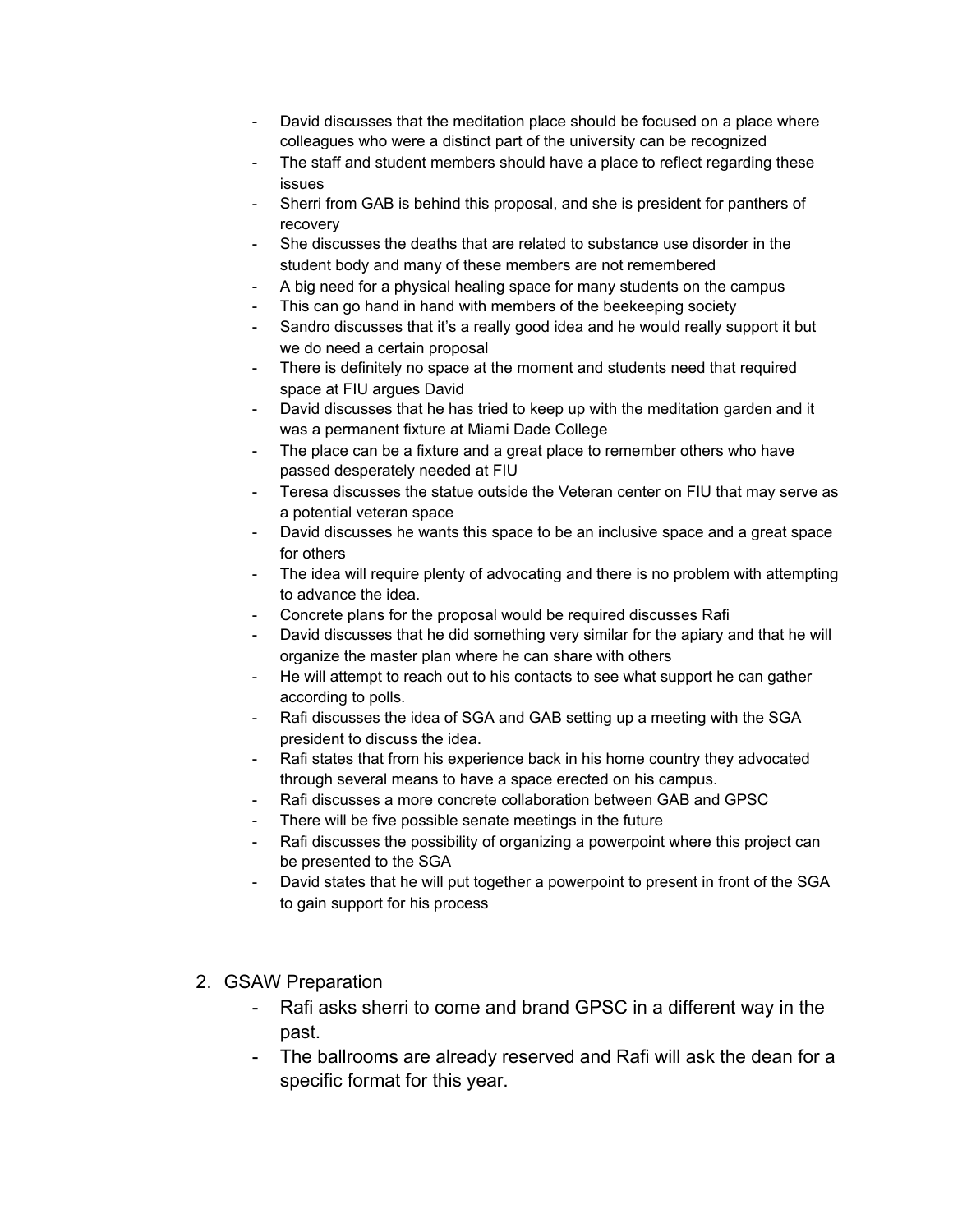- We are waiting to hear from the provost office regarding the university being open and GSAW preparations
- Teresa states it will be easier for us to do virtual due to presentation issues and COVID concerns.
- It will be easier to plan for online forums for GSAW because due to the physical concerns from COVID
- Sandro discusses the problem is that we are still uncertain about the situation in the Spring
- A good idea would be to give a monetary compensation to award winners for the event.
- People have doubts so prices would be a good incentive to motivate the students.
- There is an option to provide monetary funds for prizes for research projects.
- We can provide certain cash incentives for best poster and oral presentations during the week of GSAW.
- Every year they received a certificate for placing in first, second, and third place finishers.
- The giveaways are there for this year and will not acquire any money
- Prepare a goodie bag with giveaways from GPSC for participating in GSAW.
- This can be done through a drive thru event where students have registered.
- Judges can be offered something a bit more valuable than the goodie bags given to regular participants
- A potential talent competition for all graduate students as a social event
- 3. Travel Funding Update
	- Currently no update on the budget, exception request form is still in place for now.
	- At the moment we are waiting for the next semester to see if any new items come from the budget.
	- Teresa has received for the Spring semester 12 applications, all of them were for Engineering.
	- 13 applications came this semester, with 3 rejections due to not meeting the appropriate criteria
	- 11 applications have been approved.